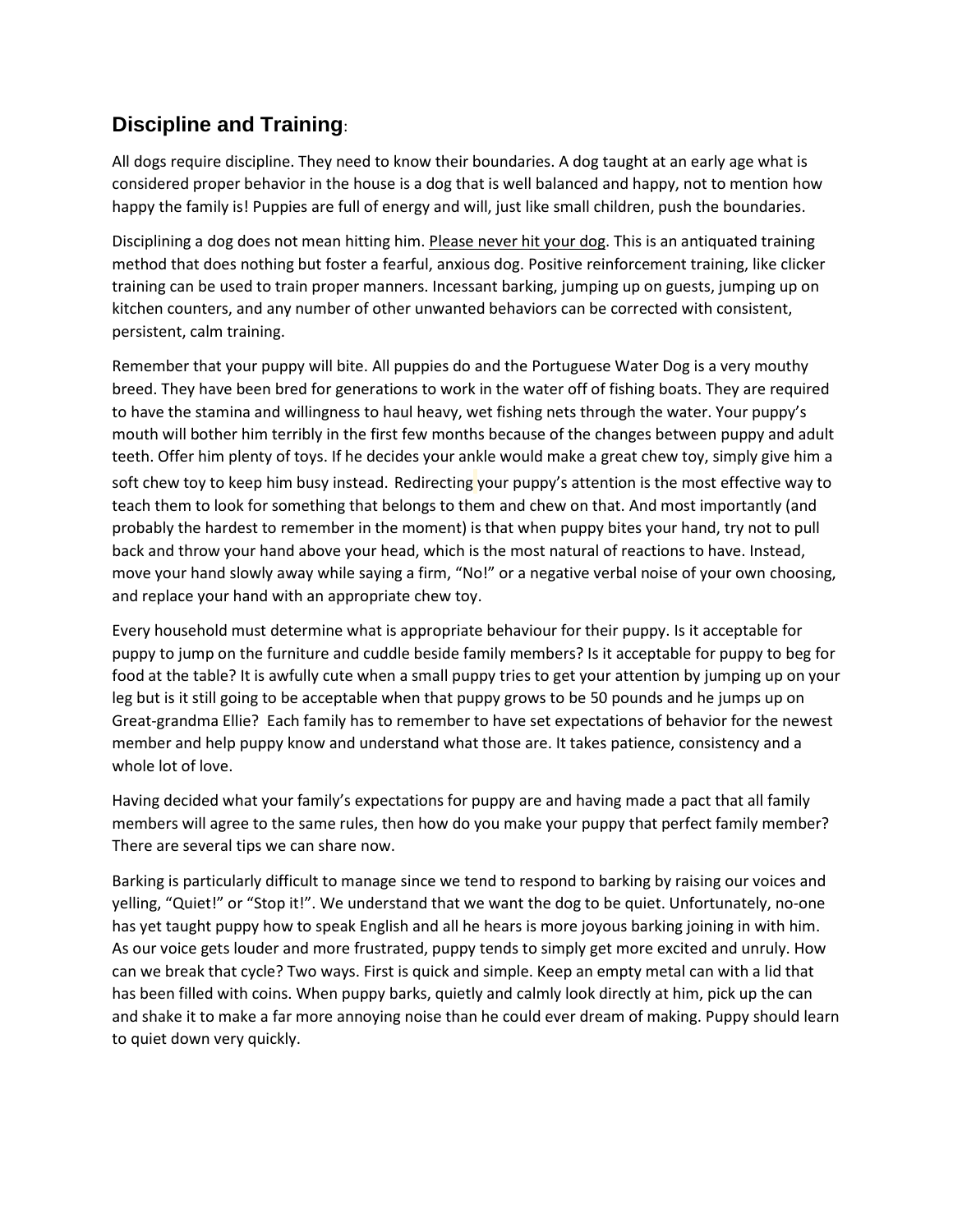The second way of dealing with barking or most any other unwanted behaviour is called body blocking. Thi[s link](http://www.dogbehaviorblog.com/2007/10/body-language-e.html) outlines body blocking very well. I have found body blocking to be invaluable in training my dogs.

There are literally hundreds of books written on how to teach your puppy proper manners and even tricks! We included some of our favourite books in last week's email.

Simple commands such as, "sit", "wait", and "down" are mandatory and great fun to teach a young puppy. Every dog must learn to "come" on command. This should non-negotiable. Not only is it easier to simply call out "Fido!" than to chase a dog running full speed around the backyard, it can be lifesaving to the dog if he decides to chase that cute little squirrel across the backyard, through the neighbor's yard and across the street into possible oncoming traffic!

And when you are training puppy, remember that to him this is a game. And it should be fun for you too! While you and your puppy are training and learning new commands, keep a small supply of tiny treats in your pocket. When you give a "sit" or "down" command and puppy successfully does what you asked, have a party! A little treat and a 10 second time out for hugs and scratches will not only reinforce his success but also build a stronger bond between the two of you. So simple!

The single most important thing to remember in disciplining or training your puppy for anything is to never engage in any training technique if you are frustrated or angry. You can easily lose any progress you have made to that point.

## **Socialization**:

Take your puppy with you to as many different places as you possibly can. Many banks and other small businesses keep small dog treats behind the counter to offer to puppies that come in. Pet stores always welcome dogs. Invite friends and visiting family members to pet your puppy. If they are willing, ask them to put their fingers into the puppy's mouth (after a careful hand washing). Share your puppy with other animals, especially cats and other dogs.

Puppy Kindergarten classes usually offer a period of time at the end of each class for free play time when your puppy can interact with other pups and handlers. Please always remember that you are the steward of your dog and that his welfare and safety solely rests with you. If for any reason you ever find that you and your puppy are in a situation that you are uncomfortable or that you feel is unsafe for any reason, it is your responsibility to maintain control and remove your puppy to a safer place.

Your puppy will come home after his first set of vaccines. Immunities from his mother's milk starts to wear off right around the time that he goes home and the vaccines have time to start working. Having said that, please be very careful where you let puppy go until after all his shots (at 16 weeks). Anytime puppy goes to the vet's office make sure that from the time you take puppy from your car until the time you are able to place him on the exam table in the patient room, that your puppy remains in your arms.